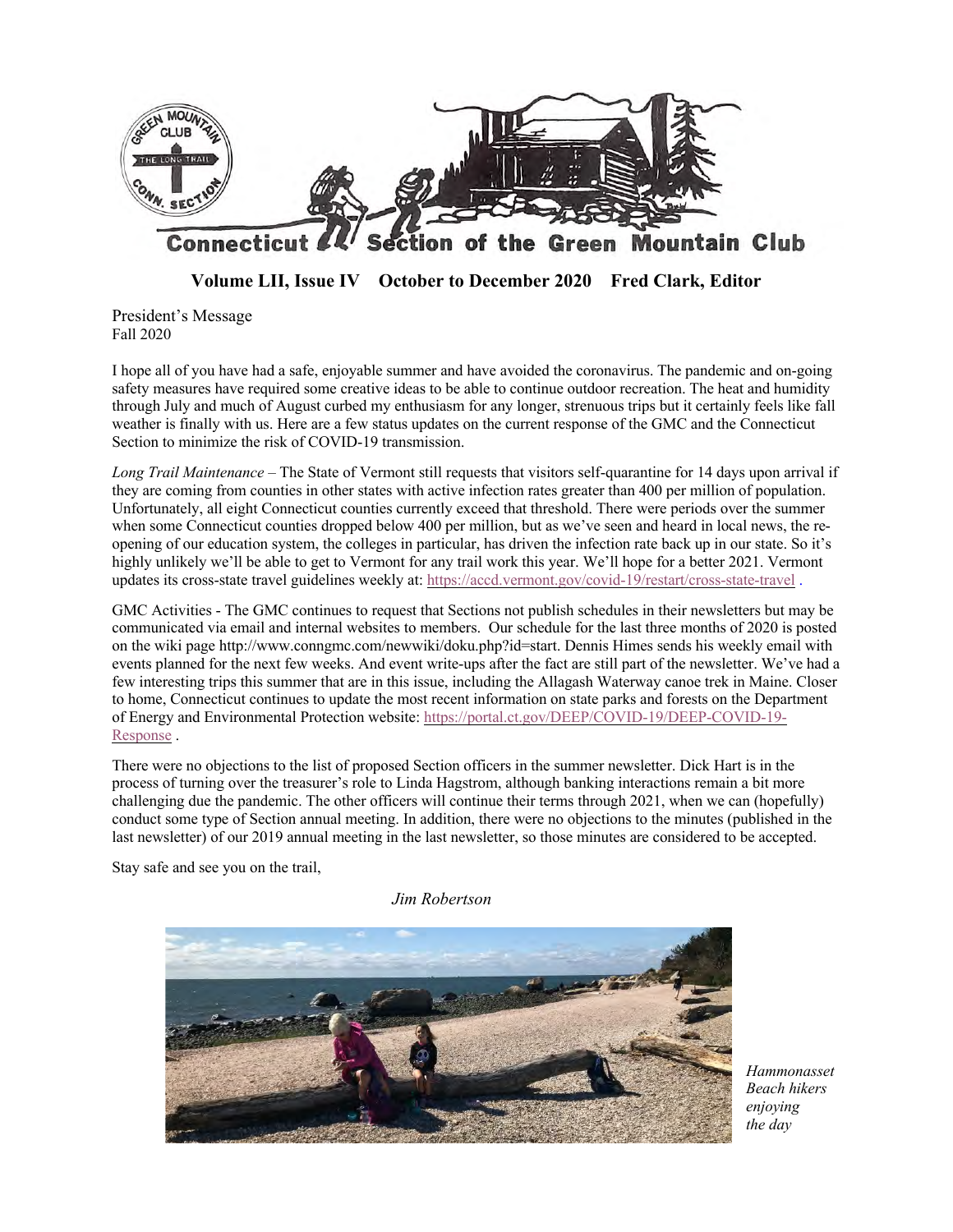#### **Green Mountain Club Information**

http://www.greenmountainclub.org (802) 244-7037

#### **Connecticut Section Information** http://www.conngmc.com

## **Officers and Executive Committee**

**President: James E. Robertson** 860-633-7279 jrobert685@aol.com

**First Vice President, Trails and Shelters**: **Mike Shaw** 860-381-9130 msshaw2@mail.com

**Second Vice President, Activities: Dennis P. Himes** 860-454-8301 dennis@cookhimes.us

**Director: James Fritz** 860-221-9173 james\_fritz@sbcglobal.net

**Alternate Director: Andrew J. Hood** 860-646-2753 andrew.hood@snet.net

**Secretary: Kevin T. Burke** 203-729-1603 burke-kevin@sbcglobal.net

**Treasurer: Linda Hagstrom**

# **WANT TO HELP THE CONNECTICUT SECTION REDUCE EXPENSES AND SAVE TREES?**

Just send an e-mail to the Editor, requesting that you be e-mailed *Trail Talk*, rather than having it printed and mailed. You'll receive *Trail Talk* sooner, too.

## **PUBLICATION SCHEDULE:** *Trail Talk* is

published four times a year in March, June, September, and December. Articles and activity reports must be e-mailed to the editor no later than the fifth day of the month of the publication. Articles and activity reports must be sent in a Word Document in Times New Roman, font size 10. Reports sent from phones or tablets will be returned.

Editor's e-mail: fpclark1@comcast.net

**MEMBERSHIP:** When filling out an application to join or renew your membership in the Green Mountain Club, circle *Connecticut Section* on the application. You will receive, at no extra charge, the Connecticut Section's newsletter

### **DUES:**

| Individual Adult            | \$45.00 |
|-----------------------------|---------|
| Family                      | \$60.00 |
| Senior (70 or older)        | \$25.00 |
| or Limited Income           |         |
| Sponsor (Individual/Family) | \$75.00 |

Send annual dues to: Green Mountain Club 4711 Waterbury-Stowe Road Waterbury Center, VT 05677-9904

You may also join or renew online at: https://www.greenmountainclub.org/

**SPECIAL THANKS** to members Charlotte Hitchcock and David Wells. Each issue Charlotte facilitates the e-mailing of *Trail Talk* by formatting the layout and reducing the file size; and David facilitates the mailing of *Trail Talk* by stuffing envelopes and donating the postage.

**INQUIRIES:** Please direct all inquiries regarding the Connecticut Section to the President.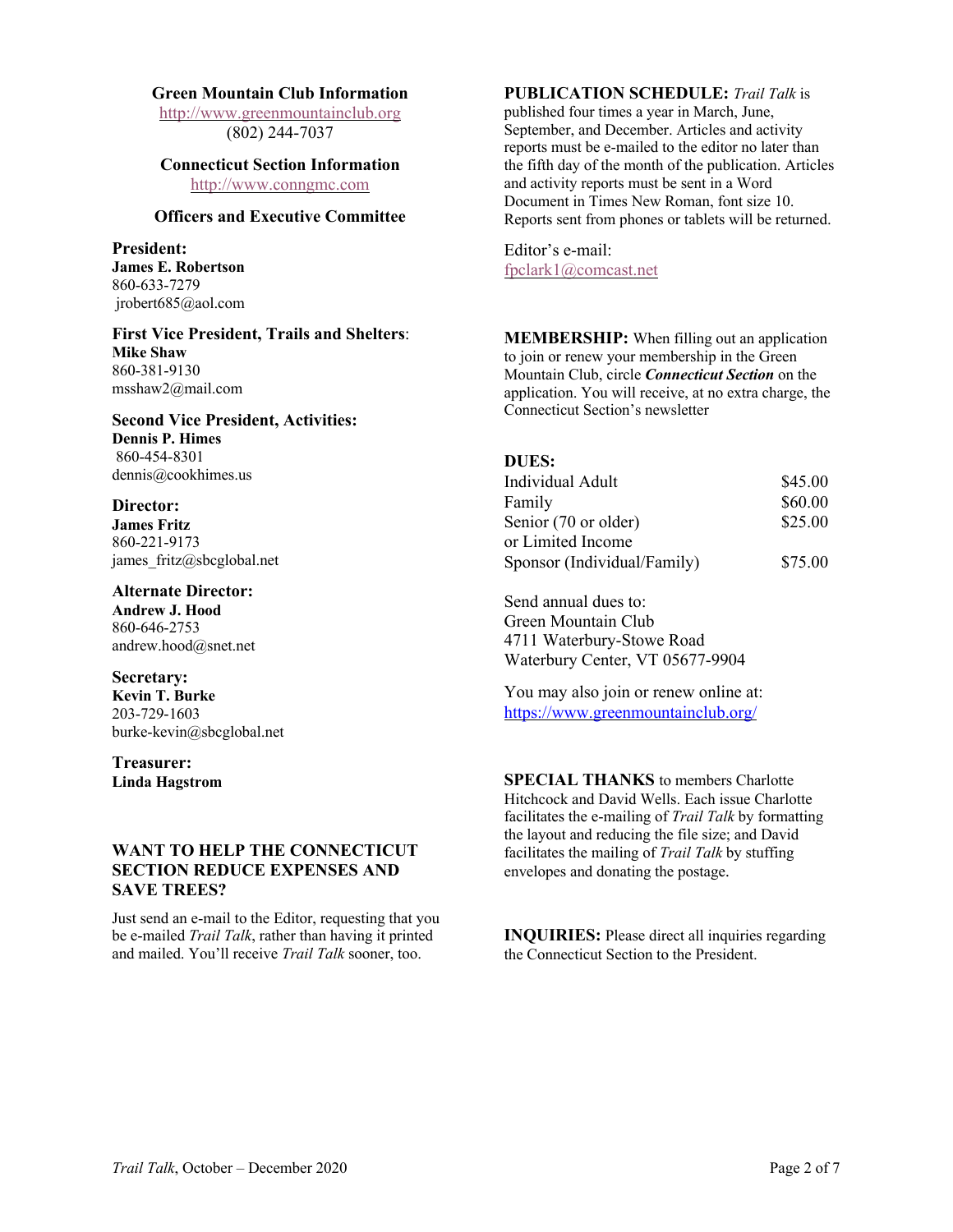#### **Backpacking on the A.T. in Connecticut June 26-28, 2020 by Mandy Brink**

It was another trip altered by the COVID virus. Plans were to backpack a section in Maine but, since Maine was still in Phase 1 of isolation, we had to look for an alternative hike. Jim Robertson was nice enough to plot out a section on the CT AT that worked for overnight camping and still abided by the rules of COVID.

**Dennis Himes**, **Jim Robertson**, **George Papagelis** and I met at Hoyt Rd at the CT/NY state line. **Dave Amidon** helped to stage cars and hiked with us for the first mile. He headed back out as we started the uphill climb over Ten Mile Hill. It was down and up again over Schaghticoke Mt. where **Sarah O'Hare** joined us for the remaining 7 miles of the day. It was hot and humid which sucked out more of our energy than the ups and downs of the terrain. We stopped at Thayer Brook for a water resupply before heading up over Mt Algo and into the Mt Algo Lean-to area. There we set up our tents and had a late dinner. We ran into a couple of thru-hikers, who had managed to get to CT despite all the closures on the AT. It had been an 11- mile day and we were tired, so it was early to bed. The weather forecast for the next day was rain starting at 11 a.m. and we wanted to be down St John's Ledges before the rain.

By 6 am we had packed up and hit the trail. The sun was out along with the heat and humidity. It was up and over Fuller Mt. and onto Caleb's Peak where we stopped for the view and a rest. The skies were getting dark, but the rain was now pushed back to around 1p.m. We slowly made our way down St John's Ledges, happy to be doing it on dry rock. We moved along, hoping to make it to Steward Hollow Lean-to before the serious rain hit. We were successful. It started to sprinkle. We had no sooner gotten to the shelter when the rain started to pour down. We had lunch and decided to stay at the shelter for a couple of hours to ride out the worst of the rain. It was only 1:30 so we had time to spare. It was a well-needed rest for all. George decided to push on since he was hiking back out that evening. The rest of us enjoy our respite from the rain. The caretakers for this section of the trail showed up to do trail maintenance but spend a good part of the time under the shelter with us, waiting for the rain to clear. At 3:30 it slowed down enough for us to get a move on. We had a nice flat section along the Housatonic River before we had our final push up Silver Hill to the Silver Hill Campsite.

Our evening was delightful. There were a few other campers there, one who had done the AT in CT 4 times during COVID. We enjoyed dinner and then spent some relaxing time enjoying the view on the deck and swinging

on the swing. Sarah gave us a wonderful concert with her Indian flute. After a hard day of hiking, it was such a relaxing peaceful ending to the day.

In the morning it was an easy hike out to Old Sharon Road. Dennis was missing a short section at this junction, so he headed on the Mohawk Trail to complete the missing mile. The rest of hiked the ½ mile out to the cars. Mileage for the weekend was about 24 miles.

> **Mattabesett Trail, Mt. Higby July 11, 2020 by Carol A. Langley**

**Jocelyn Linnekin** met me at the parking lot off Rte. 147 and we drove to the Land Trust property off Higby Rd. Looks like another hot one. Starting from the east side of the mountain, we were in shade most of the time. As we reached the ridge line, the breeze really picked up. When we reached the height of land, we went on a scouting mission to find the site of a crash where three planes have gone down and four people have lost their lives. We found the site of the four cairns that had been created many years ago in remembrance of those who lost their lives. Sadly, only one cairn is left standing; the others have been torn down. There is a fire ring that has been created and some type of a wood shelter. We then visited the plane crash site. It is amazing how much steel is still around after all these years. There is not a path to the site or any signage, thank heavens.

Time to move on as we had miles to cover. Each rock cropping gave us great views and a wonderful breeze. This is such lovely place and I could only think of what it must has been for the Indians without the drone of traffic on I-91 and the countryside now covered with homes and businesses.

The CT State Police Academy and training center is down in the valley so we heard several rounds of gun shots as we neared the end of our hike. Reaching Guida's Dairy, we were disappointed to find that they were only taking cash and no credit cards so we were unable to indulge.

### **Scovill Reservoir July 8, 2020 by Carol A. Langley**

The three H'S were the forecast for the day. **Jocelyn Linnekin** joined me for this hike. At 9:30 we started our hike around the reservoir. Many people were out and quite friendly. Gold Finches were sitting on some of flowers, eating seeds. Other birds were singing in the trees as the limbs were dancing and giving us a very nice cool breeze, which was very much appreciated.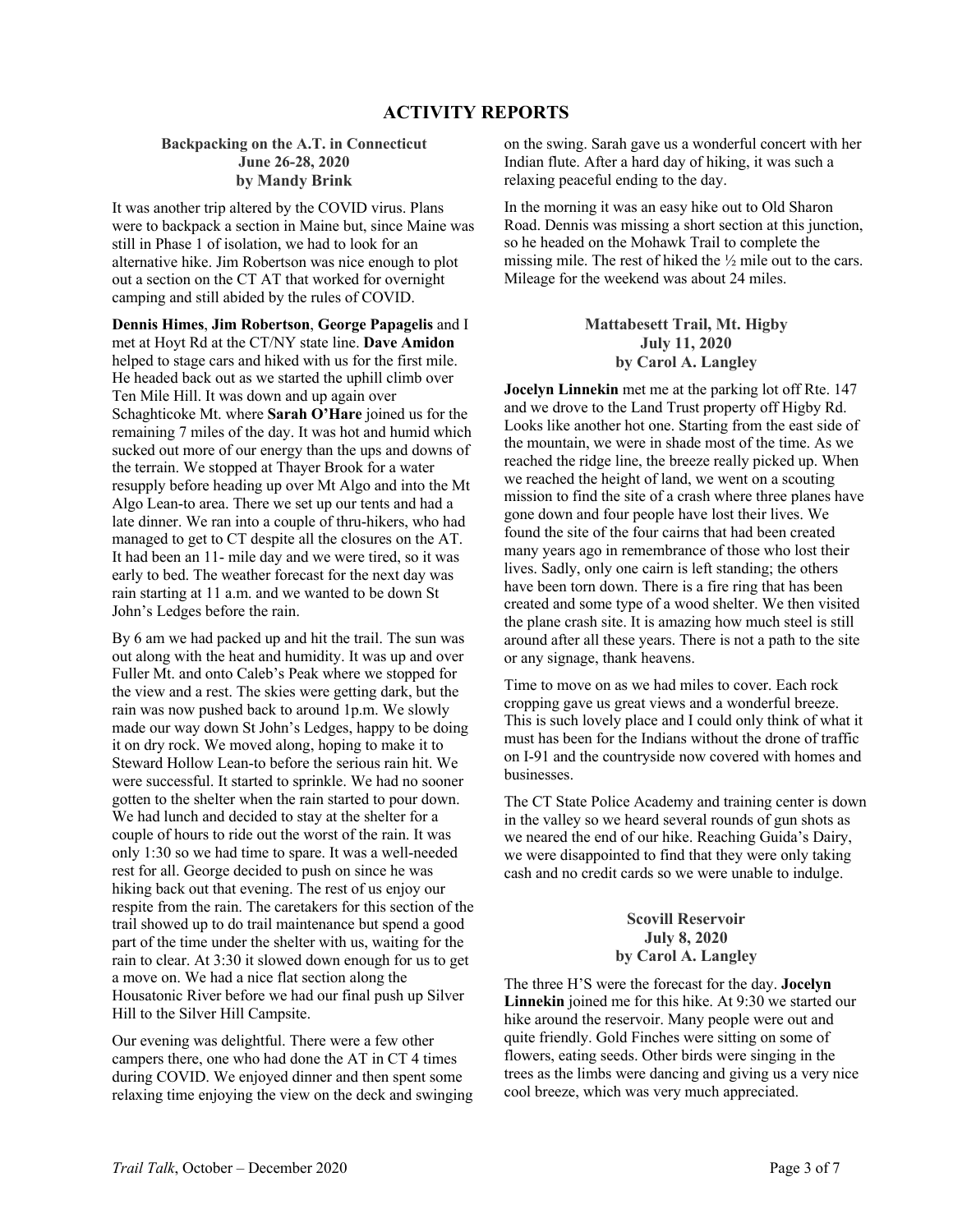Passing by the recreation area where there are usually children swimming and swinging, all was quiet. This is not the way summer should be! There were people paddling, fishing on the reservoir and several walking this very well-kept path. All too soon we were at our starting point and, since there was a bench, we decided to take a lunch break. Oh no! Where is my water bottle? Shoot, I must have dropped it, so we decided, since it was early and we still had plenty of energy, we would walk the trail again but we never found the bottle. This particular bottle was very special since it was given to me many years ago when I worked the PGA tournament. Because of the return trip, we ended up with 7 miles for the day

We said our goodbyes. That night when I opened my refrigerator, what was sitting there keeping cool but the missing water bottle. Is this a sign of getting OLD?????

## **Enders Island Paddle July 18, 2020 by Mandy Brink**

I did not have anyone from the club sign up for the paddle, so I decided to work on the percentage of youth participation by inviting my granddaughter, **Haley Kumpf**, to come paddling. She is starting to love kayaking enough that she put a kayak on her Christmas wish list. It was to be to a blistering hot and humid day, but we had a lovely breeze on the water. We launched from the Mystic YMCA and went early enough that there were no big boats on the water, only other kayakers. We stopped at Enders Islands and walked around the gardens which were stunning. The views from the island are so beautiful. How lucky are we to live where we have the beautiful ocean and all the coves to explore as we paddle. We switched kayaks so she could try out both models and headed back. After 2 hours of a good upper body work out, we decided to end the trip with DQ.

### **Maine A.T., Caratunk to Bog Brook Rd August 23–25, 2020 by Mandy Brink**

Many thanks to **Jim Robertson** who got our trip off to a good start by locating the ferry while he waited for **Mike Shaw** and me to arrive. We were on a tight schedule to stage cars and catch the ferry by 2 pm. A ferry, which is a canoe ride, is necessary to safely cross the Kennebec River and this is how we started our trip. Rob, our canoe guide, gave us a wonderful description of what we had to look forward to. Our trip started with a slow steady climb to the Pierce Pond Lean-to. On the way, we walked along the river and passed many beautiful waterfalls. We set up our tents, had a little dinner and then sat by the pond to watch the beautiful sunset. The loons were singing on the water. It was so peaceful.

On Saturday morning it was up and over Bates Ridge. It was an easy hike, although a bit hot and humid. Trail magic awaited us. We arrived at Sand Point to have lunch and take a lovely swim in East Carry Pond. There was a little beach there and some thru hikers also taking a dip. On top of that, there was a cooler full of cold Gatorades, trail magic at its finest on a hot summer day. After an hour of playing on the beach, it was time to finish up our last 4 miles. Jim gave us a history lesson on this section of trail where it turns out that Benedict Arnold lead an expedition in 1775 of 1000 soldiers for the small American Army. They crossed West Carry Pond, proceeded to the Dead River and then into the wilderness on the Appalachian Trail between Middle and West Carry Pond, through the winter to attack Quebec. The day finished with our arrival at West Carry Pond Lean-to. There was a brazen chipmunk at the shelter who visited us frequently throughout our stay. Again, after setting up our tents and having a bit of dinner, we wandered down to the pond. There is a pier that we were able to be seated to enjoy quite a spectacular sunset. That night we again enjoyed the singing of the loons.

Sunday was our hardest day. Although only 6 miles out to the car, we had to go up Roundtop Mt. While not a high elevation, it was hot and humid and the most we had to climb the whole weekend. We were spoiled after our 10 flat miles the day before. After one other small hill, we arrived at Flagstaff Lake where we walked along the lake for our last few miles before arriving back to Bog Brook Rd. It was a great weekend with great company. Now to close the gap from Monson to Caratunk. Stay tuned.

### **James L. Goodwin State Forest, Hampton CT August 31, 2020 by Jim Robertson**

On this impromptu hike, **Linda** and **Don Hagstrom**, **George Jackson** and **Patty** and **Tom Adams** joined leader **Jim Robertson**. Canines Molson and Arlo were at the head of the pack as usual. We decided to do a counterclockwise loop around Pine Acres Pond, the main body of water in Goodwin SF. Water level was noticeably low, but Patty managed to spot one pink water lily shortly after we started walking. Heading north up the Yellow Trail, we met Cody the horse who has a trail named for him elsewhere in the state forest. Oh, and we met his owner/rider, too, who stopped to chat with Linda about the trails and their maintenance. A bit later, the leader started the group down the wrong side trail, fortunately realizing his mistake before any rebellion occurred (stay tuned). We took the side trail to the viewing platform on Governor's Island, hoping to see some water lilies in colors other than white, but alas the water was so low that the normal yellow and white flowers were nowhere in sight. And no pink lilies there, either.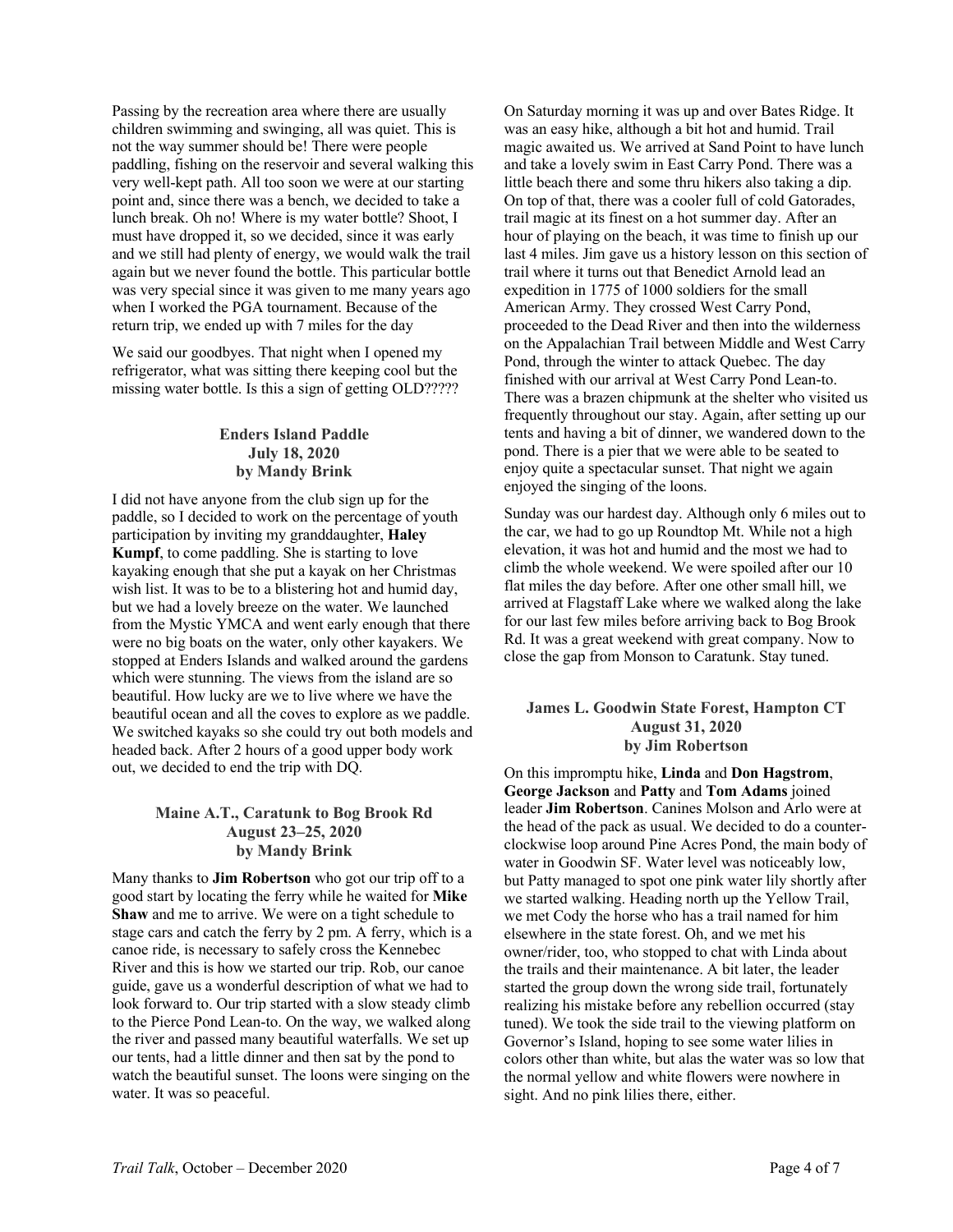We continued on, crossing the Airline Trail and looping back towards Black Spruce Pond, where we stopped for lunch. Starting out again, the intrepid leader took the group in the wrong direction, heading north, rather than south, on the Natchaug Trail. In his defense, the leader opined that the newly clear-cut area near the pond made the trail turns confusing. Fortunately, again, there was no rebellion, no mutiny, and no talk of tar-and-feathers. In fact, some in the group – the mile and step counters – were actually pleased to gain some "bonus miles" for the day.

Upon returning to the Natchaug Trail southbound, we had a pleasant walk through the forests back to our cars near the conservation center, completing a six-mile hike.

#### **Allagash Wilderness Waterway September 2 to 11, 2020 by Jim Fritz**

The illustrious group of GMC paddler—**Joe Conaci**, **Mandy Brink**, Mike Shaw, Barb Kelly, Rob Valley, Marianne Valley, Sven Englund, Mark Stone, Scott Black, and I—met up at Pelletier's Campground in St. Francis, Maine. Norm L'Italienne, our outfitter and wellnatured old time Mainer, gave us the rundown on the waterway and introduced our goal for the trip: traveling downstream from Chamberlain Bridge to Debbie's – she of the brown building with black tin roof, two cupolas and bent weathervanes located in Allagash village.

After a good night of sleep, we enjoyed an open fire cooked breakfast of eggs and bacon prepared by master chef and fire starter Mark Stone. We meet our driver Stanley and loaded our gear up into Norm's trailer with our canoes. Norm proclaimed the amount of gear we were bringing as "not too bad," which in Maine-speak we interpreted to mean "not bad for flat-landers." We then proceeded on the 3.5-hour drive to our launching point at Chamberlain Bridge on the south end of Chamberlain lake. We then loaded gear into our five 17-foot Old Town canoes. After realizing we had stolen Stanley's lunch (which we returned to the ranger station), we debated which direction to head before paddling North into Chamberlain lake.

Our first day was calm, sunny, and warm. You couldn't have asked for a better day for paddling the lake. Our original plan was to spend the night at Ellis Brook campsite, but for a variety of reasons we pushed on to stay the night at Lock Dam campsite. That evening we were treated to a glorious sunset over the far shore of the lake and a fine camp dinner. We realized the bear-bag challenge we had created with our ten days of food for ten people – including what seemed to be several thousand pounds of snack bars. Through the expertise and foresight of Joe, we got our food hung and established an evening tradition for the rest of the trip.

On day two, we portaged over Lock Dam and paddled/walked down the short stream to enter Eagle Lake. A strong wind to our backs made the initial paddling pretty easy going before we turned north and headed up the leeward shore of the lake to Tramway. It was here that we took a short hike and saw artifacts of Maine's logging industry, including two full size steam locomotives (abandoned in in 1930) and the remnants of a steam powered tram used to move logs from Eagle Lake to Chamberlain Lake in the early 1900's. After lunch at Tramway, we set off for Pump Handle campsite on the far shore of Eagle Lake. The "Smart Paddlers" award for the day went to Barb and Sven for continuing up the leeward shore of the lake before turning to take advantage of the westerly wind. The rest of us decided that the shortest distance between two points is a straight line and took off across the lake with a very strong crosswind, making for difficult and sometimes precarious paddling conditions.

The next morning, we paddled north onto Churchill Lake. We considered a stay at either Scofield Cove or Scofield Point, but decided to push on north to stay at High Bank campsite. We got in early in the day, and head a nice afternoon to relax a little, wash up, and check out the area. A number of fresh moose tracks gave us hope that we'd see some of those wondrous creatures, but alas! We had to settle for the tracks.

Day four brought our first real river paddling of the trip. We loaded up the canoes and headed north to Churchill Dam. For a small fee of \$10, our gear was portaged past the whitewater. While we waited for the water release, Ranger Brown gave us a great tour of small museum he had set up on site as well as some of the features of the dam.

And then….woosh! We headed down the Class 2 rapids, entailing a fury of splashing water and frantic paddling. Despite one canoe overturning, we experienced no major casualties with the exception of one of Norm's paddles (which remains missing to this very day). Down river, we stopped to pick up our gear, have lunch, reload the canoes and then progress downstream to Sandy Point campsite on the north end of Umsaskis Lake. We began to appreciate the challenge of the lack of rain in Maine throughout the year – water levels were exceedingly low which led to frequent grounding, rock/canoe pinball, and the invention of new words that shall not be printed herein (given that this is a family publication).

On day five, we packed up and headed north up Long Lake. A strong southerly wind pushed us along, but created a whole new set of treacherous conditions. It's quite an interesting feeling to be sitting in the stern watching waves pass by that are higher than the gunwales of the canoe you're steering. Given the strong wind to our backs, we made excellent time and were at our target destination of Sweeney Brook by around noon. It was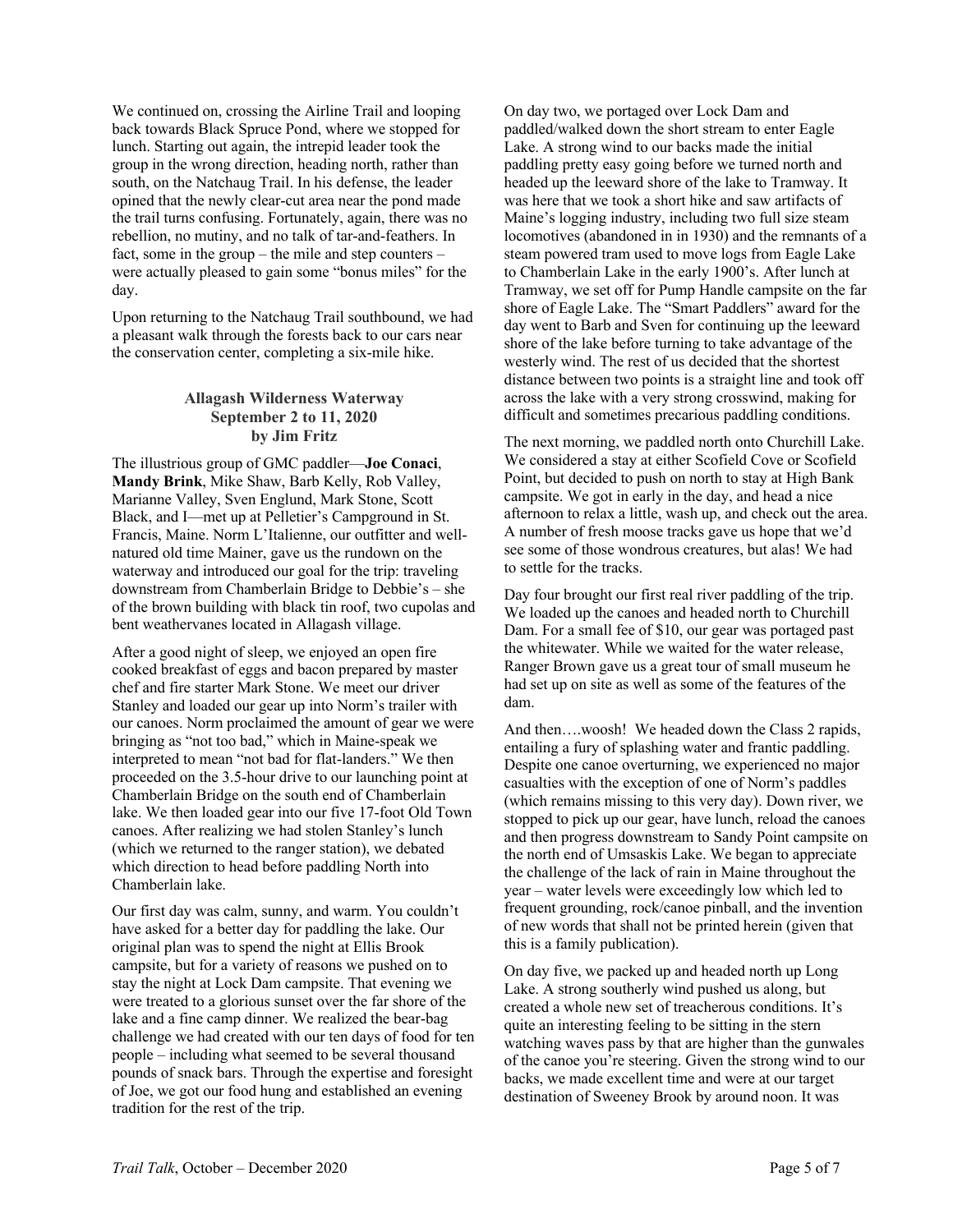way too early to stop, so we pushed up through the lowwater rapids of the Allagash to Round Pound and the Inlet campsite. The campsite appeared full, but a couple of the canoes that had pulled in were waiting for the winds to subside before heading further north, so we were able to grab the last remaining campsite for the night.

Day six brought us a land-based adventure as we paddled across Round Pound and did a 5-mile loop hike to the fire tower on Round Pond Mountain. After climbing a vintage and relatively steep steel ladder, we were treated to excellent 360-degree views of the area, including views of the Inlet campsite where we had stayed the previous night and the upcoming "S" bend in the Allagash River. After the hike, we headed north again for a relatively short eight mile paddle (with some frequent canoe dragging) to the Five Finger Brook campsites. Five Finger West did not meet our high standards for accommodations, so we proceeded North to stay at Five Finger South.

Fellow paddlers had mentioned to us the artifacts at Cunliffe Depot campsite, so the next morning we paddled on north with a planned sight-seeing stop. Thanks to Joe's experience canoeing the Allagash previously, he was quickly able to locate the two main attractions: long since abandoned log hauling vehicles. One was steam powered and one was gas powered. Sven was really in his element as he explained the workings of these historical power plants. A short paddle later, we stopped at Michaud Farms for a nice hot lunch and a chat with the Ranger. He agreed our plan to overnight at Allagash Falls was a good one, and we paddled and pushed canoes north to the portage. After hauling our canoes the 0.3 miles to the downstream launching point (special kudos to Joe for single-handedly portaging two canoes), we moved our gear into one of the campsites and began setting up. Luckily, we had our tents and dining fly up before heavy rains set in, although sporadic downfalls made for a chilly and wet evening. Given that this was the first rain of our trip, we felt pretty lucky despite the rainfall. Thanks to Mark's fire-building skills (as well as the dry remnants of an old picnic table), we had the pleasure of a warm and strong fire that we were able to enjoy in between raindrops.

After a dark and stormy night, we set off on our last day transit north to Debbie's (she of the brown building with a black tin roof with two cupolas and bent weathervanes). Paddling and dragging canoes straight through the remaining 14 damp and grey miles (with the creation of additional new words that are also unfit for publication), we all arrived at our final destination by 2:00 p.m. Norm's crew had moved our cars to the parking lot there, so we moved our gear from canoes to cars, changed into dry clothes, and drove back to Pelletier's so that Rob could raid the infamous Biscotti cookie jar to pay Norm. We began the drive south towards home, stopping in Fort Kent for a fine dinner and an overnight at the local hotel,

including some hot and some not-so-hot showers. The next morning, we separated into our various carpools and began the long drive home.

Special thanks to the planners and in particular to the chefs for this fine trip. A good time was had by all!

### **Hammonasset Beach Hike September 12, 2020 by Carol A. Langley**

On this lovely late summer with a beautiful sea breeze and bright sunshine, I was joined by my greatgranddaughter Ewelina and Jim Robertson with Molson. We started at Middle Beach and walked out to Meigs Point where sat on a log and had a snack. Molson was not going to miss out on a snack so he found rocks to try and chew. Jim soon brought an end to his munching. We then followed a path which led us alongside the road and into the open field, which we followed until we connected with the path out to the viewing platform. The attached photograph was taken at this platform. There were many boats out on the water and even a couple of water skiers.

We then followed an old dirt road which had been paved in the good old days and led to a boat launch for canoes. The viewing stand has also been taken down. The old park bench is still there and was occupied by a couple of senior citizens. We made a loop around and passed by the Nature Center which was closed. On the return trip there were cars parked everywhere and several dogs so Molson had to let them know who the Boss was in the canine world and he barked at just about every dog.

All too soon we reached the parking lot of Middle Beach and said our goodbyes. Ewelina wanted to walk in the sand since we were at the beach, but we didn't stay long since Great-Grandma promised to bring her back. Our mileage was 4.1—a good day for 4-year-old Ewelina. Our New Year's Day hike will be held at Hammonasset this New Year and we will meet at West Beach at 10:00. Hope to see you then.